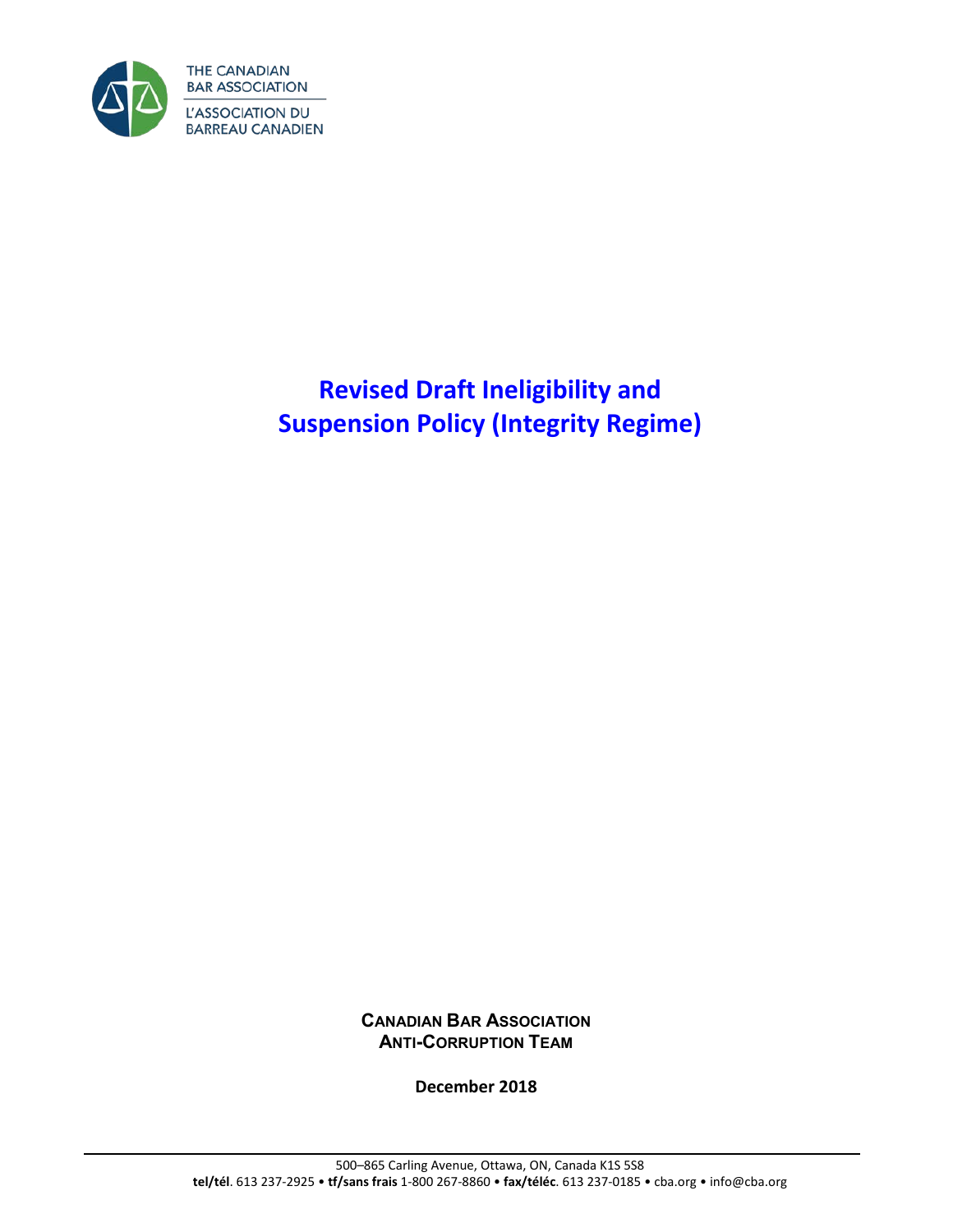#### **PREFACE**

The Canadian Bar Association is a national association representing 36,000 jurists, including lawyers, notaries, law teachers and students across Canada. The Association's primary objectives include improvement in the law and in the administration of justice.

This submission was prepared by the CBA Anti-Corruption Team, with assistance from the Advocacy Department at the CBA office. The submission has been reviewed by the Law Reform Subcommittee and approved as a public statement of the CBA Anti-Corruption Team.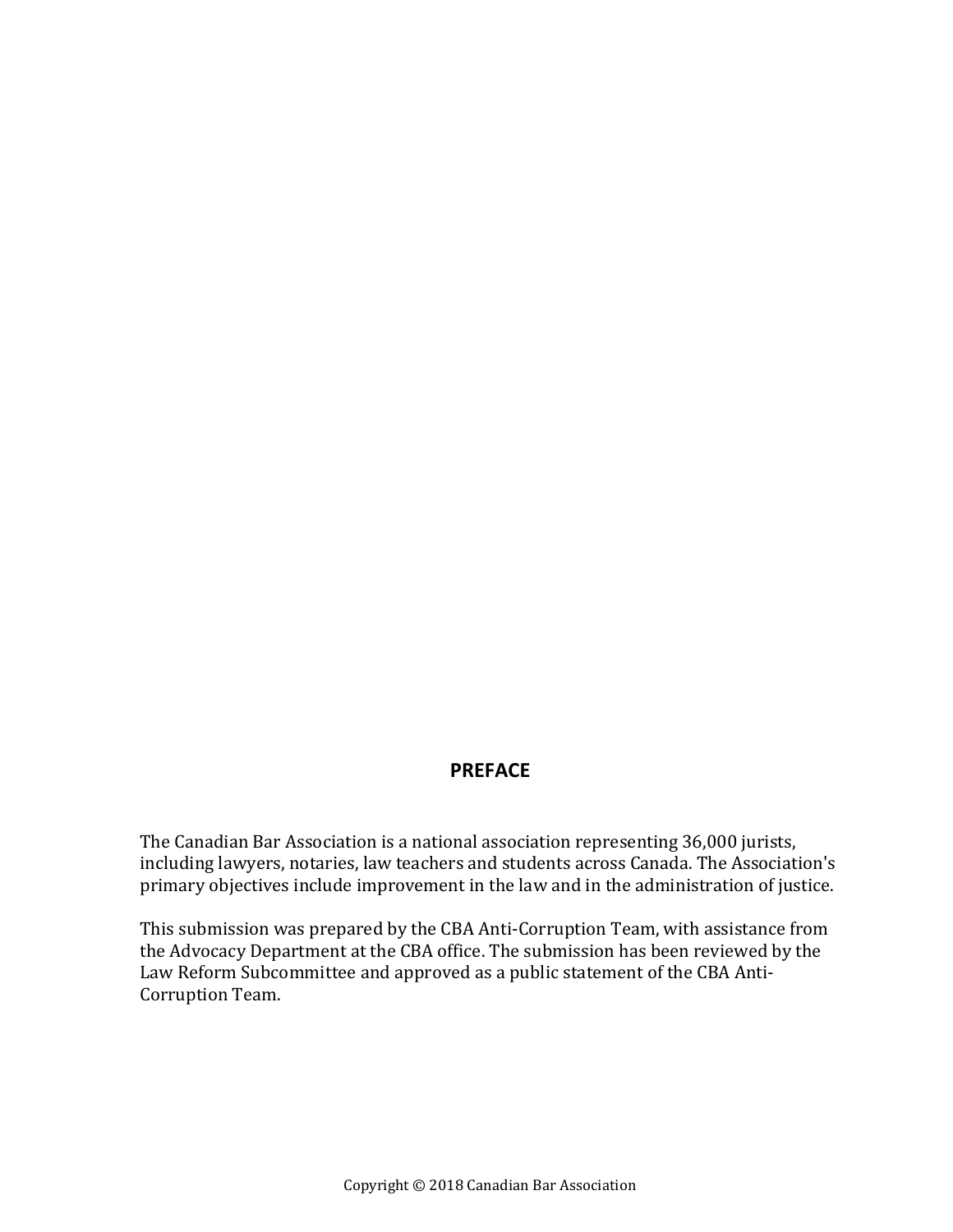# **TABLE OF CONTENTS**

# **Revised Draft Ineligibility and Suspension Policy (Integrity Regime)**

| Ι.        |                                                                                               |                                                                                                                                                                                                                                             |
|-----------|-----------------------------------------------------------------------------------------------|---------------------------------------------------------------------------------------------------------------------------------------------------------------------------------------------------------------------------------------------|
| П.        |                                                                                               | <b>INSUFFICIENT CONSULTATION PROCESS  1</b>                                                                                                                                                                                                 |
| Ш.        |                                                                                               |                                                                                                                                                                                                                                             |
|           | А.<br><b>B.</b><br>C.<br>D.<br>Ε.<br>F.<br>G.<br>Η.<br>I.<br>J.<br>K.<br>L.<br>M.<br>N.<br>O. | Solicitor-Client Privilege (sections 6.2.4 and 11.2) 4<br>Concurrent Periods of Ineligibility (section 6.2.13.4) 5<br>Continuing Obligation to Disclose (section 13.2)  6<br>Factors in Establishing Period of Ineligibility (Appendix 3) 8 |
| IV.<br>V. | Ρ.                                                                                            | SUMMARY OF RECOMMENDATIONS<br>8                                                                                                                                                                                                             |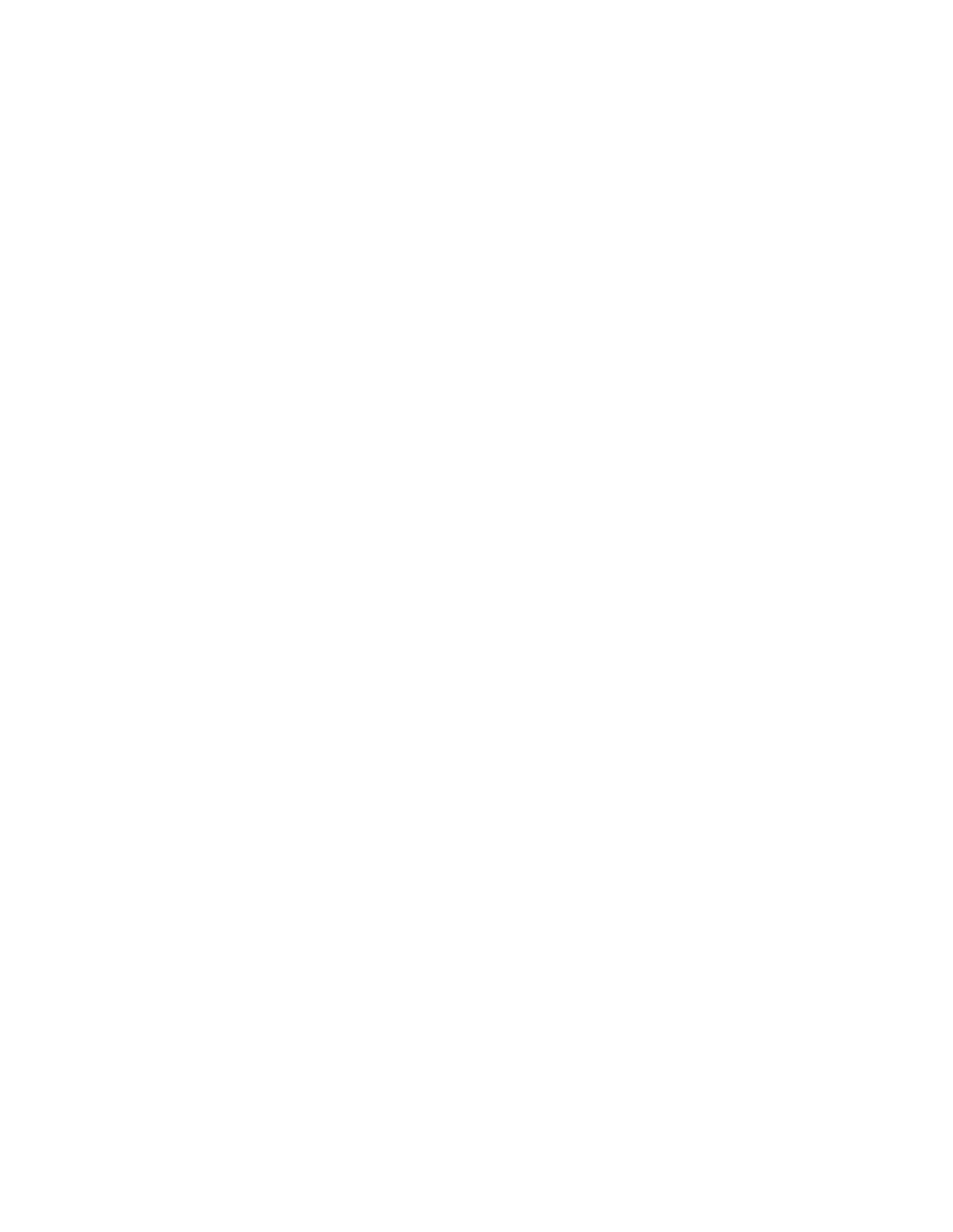# **Revised Draft Ineligibility and Suspension Policy (Integrity Regime)**

#### <span id="page-4-0"></span>**I. INTRODUCTION**

The Canadian Bar Association's Anti-Corruption Team (CBA-ACT) comments on the draft revised Ineligibility and Suspension Policy (Draft Policy) released on October 11, 2018.

The CBA is a national association of over 36,000 lawyers, law students, notaries and law teachers. Among our primary objectives are improvements in the law and the administration of justice, and promoting the rule of law. The CBA-ACT is a multi-Section committee comprised of members from the Business, Criminal Justice, Construction and Infrastructure, Charities and Not-for-Profit, Competition and International Law Sections, the Canadian Corporate Counsel Association and the Ethics and Professional Responsibility Subcommittee.

The CBA-ACT has previously commented on potential changes to the Integrity regime as part of an earlier consultation on expanding Canada's toolkit to address corporate wrongdoing.[1](#page-4-2)

#### <span id="page-4-1"></span>**II. INSUFFICIENT CONSULTATION PROCESS**

The Draft Policy was the subject of a one-month consultation (October 11 to November 13, 2018). Based on our general awareness and discussions with clients who are suppliers to the federal government, we believe the consultation was not long enough or sufficiently publicized to gather meaningful input from federal government contractors and other stakeholders.

The proposed changes to the Draft Policy are substantial and the government would benefit from a thorough consultation more likely to identify unintended adverse consequences. While the consultation period has passed, we trust that our comments can be still considered – either before the Draft Policy is finalized in early 2019 or for future revisions.

<span id="page-4-2"></span> $\mathbf{1}$ 

Se[e CBA-ACT submission o](https://www.cba.org/CMSPages/GetFile.aspx?guid=d437189b-f458-456a-8feb-bc4abe56391a)n expansion of Canada's toolkit to address corporate wrongdoing (December 2017).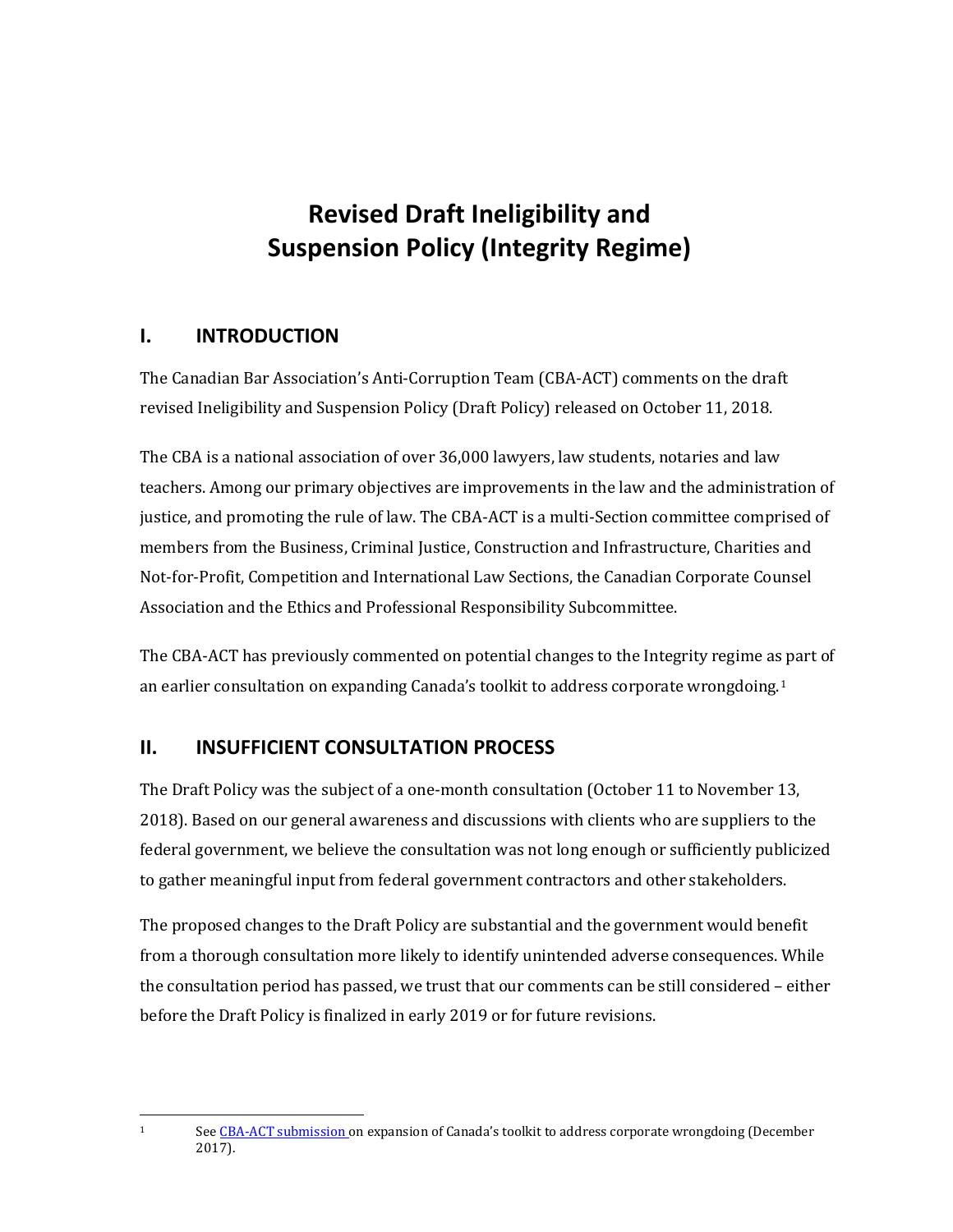#### <span id="page-5-1"></span><span id="page-5-0"></span>**III. COMMENTS ON DRAFT POLICY**

# **A. Disqualifying Material Events**

The Draft Policy should clarify if a Material Event automatically disqualifies a supplier (and only the *length* of disqualification is discretionary), or if PWGSC will exercise discretion on whether to disqualify at all.

# **B. Environmental Offences**

<span id="page-5-2"></span>The new disqualifying events for environmental offences can apply to relatively minor infractions occurring in the course of the day to day operations (e.g., transferring petroleum products to a storage tank without a proper identification number, or failing to submit a declaration form before importing an engine).[2](#page-5-3)

To the extent the scope of debarment offences moves away from offences directly relevant to government contracting, the rationale for debarment may become less clear. While the goal is laudable, using debarment to achieve other social, economic and environmental policy objectives could create uncertainty and inadvertently limit the number of companies prepared to bid on government contracts. Broader debarment adversely affects not only the debarred company, its employees and shareholders, but also taxpayers who are left with a less competitive process and may pay more or receive lower quality services.

In Canada, courts have sole authority to determine penalties for environmental offences, within legislated parameters. This ensures just punishments, as courts are in the best position to assess a variety of factors in a fair and impartial manner.

The Draft Policy would add punishments on top of the penalties already assessed by courts. These additional punishments may be unrelated to the seriousness of the offence giving rise to the conviction. The Draft Policy could interfere with just and proportionate penalties, potentially bringing the administration of justice into disrepute.

Assuming the intent is to disqualify suppliers only for "serious, repetitive or otherwise egregious" offences, the potential for disqualification can have serious consequences on a supplier's business, such as its financing ability. In addition, too much discretion is left with

<span id="page-5-3"></span> $\overline{2}$ 

<sup>2</sup> These are examples from the Environmental Offenders Registry incorporated by reference into the Policy.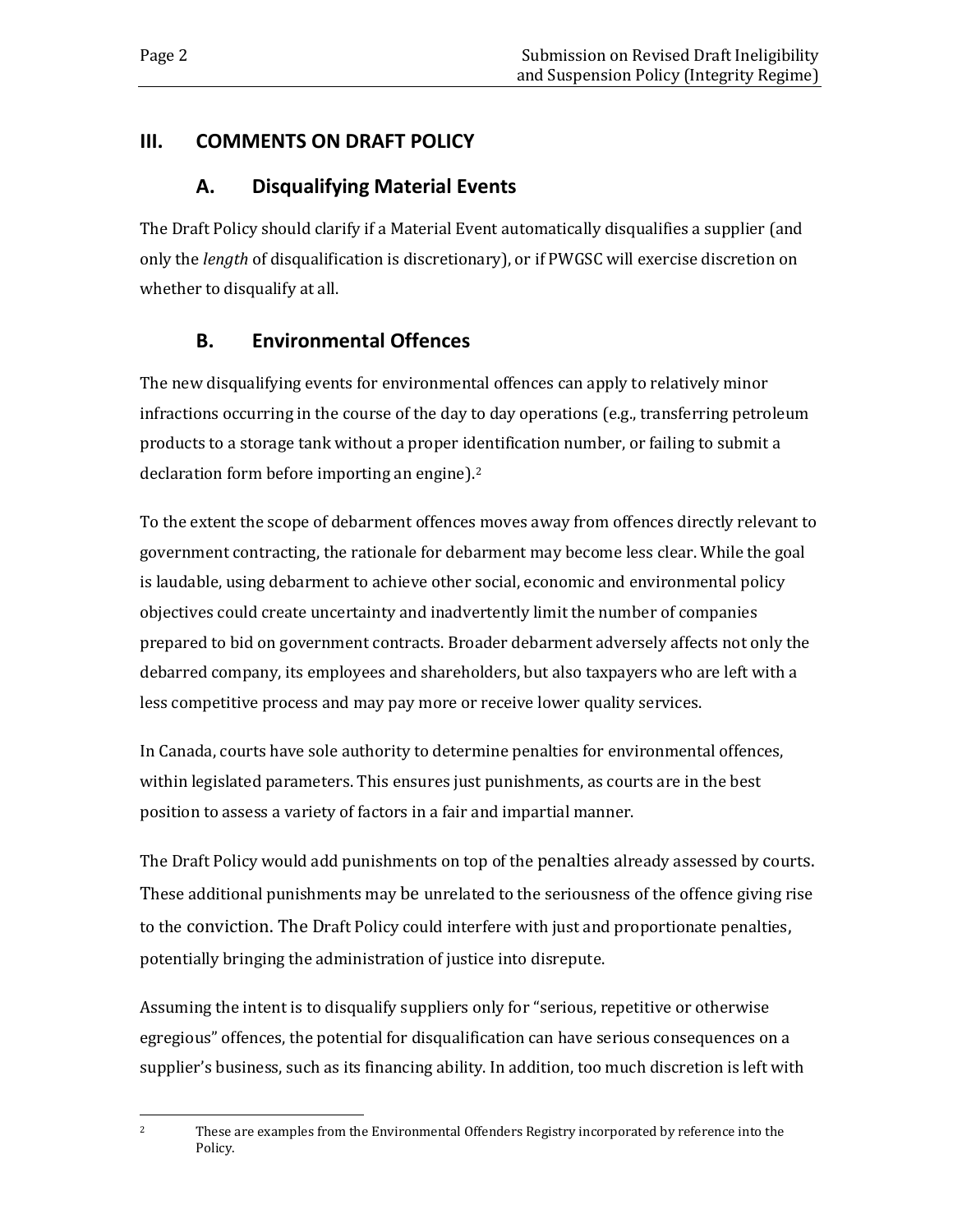the Registrar as the criteria of "serious, repetitive or otherwise egregious" is broad and subjective.

The offender has no right to be heard on whether it ought to be debarred. There is no right of appeal by a court. While presumably the exercise of discretion would be subject to judicial review to ensure the discretion was properly exercised, judicial review is subject to deference to decision makers that may be inappropriate in this context.

Decisions to suspend or debar a company are adjudicative decisions with a sentencing element, not simple bureaucratic decisions. For some companies, ineligibility for government contracts could mean they are no longer viable, resulting in substantial losses for employees and other stakeholders. At the very least, decisions under the Draft Policy should include judicial protections to ensure a fair hearing and a meaningful right of appeal.

If the government is going to expand the scope of disqualifying offences to environmental matters, it should more narrowly define the scope to capture only appropriately serious offences, given the potentially drastic consequences of debarment to a company and its employees, suppliers, creditors and shareholders.

Further, to avoid unfairness from retroactive or retrospective application, if environmental offences are included as disqualifying conduct, only offences occurring after the Draft Policy comes into effect should be disqualifying – i.e., only after environmental offences have become disqualifying should they be grounds for disqualification. This would give suppliers an opportunity to revise their environmental compliance policies to avoid potentially draconian consequences of disqualification.

# <span id="page-6-0"></span>**C. Determination of Ineligibility (section 6.2)**

The second paragraph of section 6.2 states "the Registrar *will* determine that a supplier is ineligible if any of the Material Events provided in the Material Event Chart is found to apply in respect of the supplier." However, not all circumstances in the Material Event Chart invoke automatic ineligibility. This paragraph should state the "Registrar *may* determine […]".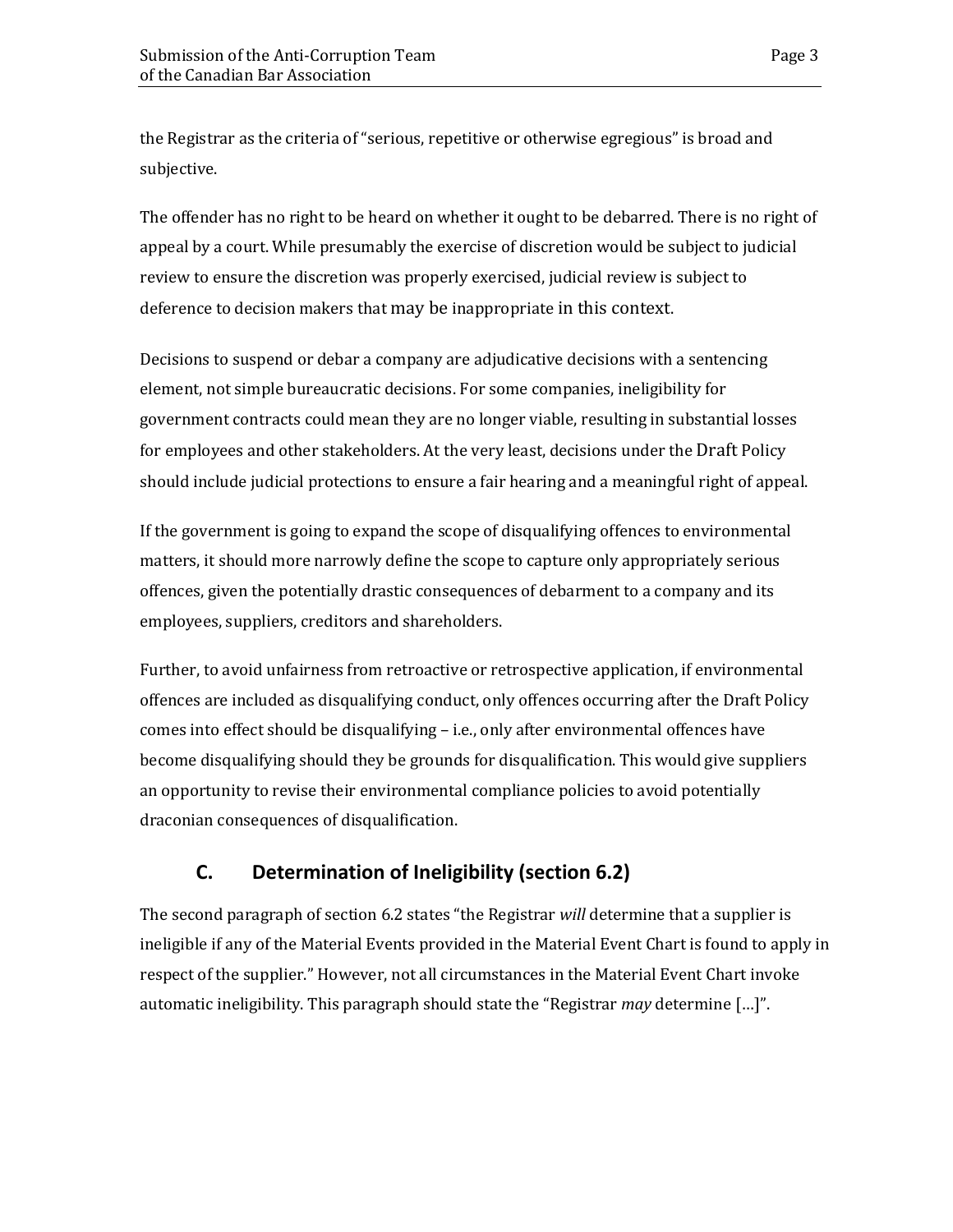# **D. Solicitor-Client Privilege (sections 6.2.4 and 11.2)**

<span id="page-7-0"></span>The Supreme Court of Canada has stated that:

The importance of solicitor-client privilege to our justice system cannot be overstated. It is a legal privilege concerned with the protection of a relationship that has a central importance to the legal system as a whole […]

Without the assurance of confidentiality, people cannot be expected to speak honestly and candidly with their lawyers, which compromises the quality of the legal advice they receive. […] It is therefore in the public interest to protect solicitor-client privilege.**[3](#page-7-1)**

In Canada, solicitor-client privilege "has acquired constitutional dimensions as both a principle

of fundamental justice and a part of a client's fundamental right to privacy."[4](#page-7-2)

Legislation compelling disclosure of privileged records requires all of the following:

- clear, explicit and unequivocal statutory language;
- evidence that the disclosure is absolutely necessary to achieve the purposes of the legislation (often stated as a means of last resort); and
- an approach that minimizes the impairment of the privilege.

Further, clients must be given a meaningful opportunity to assert and protect their claim of privilege.

The Integrity Regime must be held to the same standard. We recommend removing the reference to *legal opinions* in sections 6.2.4 and 11.2 of the Draft Policy.

#### Section 6.2.4

[...] at any time before the Registrar makes a determination, PWGSC may request from a supplier information, supporting material and/or independent third party information pursuant to section 11 *(which may include, without limitation, legal opinions)* that PWGSC considers relevant to making a determination of ineligibility.

#### Section 11.2

[...] Such independent third parties may be required to provide, among other things, *legal opinions*, professional confirmations, certifications, validations, monitoring and other information. […]

Some clients may decide voluntarily to disclose material protected by solicitor-client privilege.

Generally, at common law, this would constitute a waiver of the privilege and could

significantly deter clients who might otherwise be comfortable disclosing privileged material in

<span id="page-7-1"></span> $\overline{3}$ 3 Alberta (Information and Privacy Commissioner) v. University of Calgary, [2016] 2 SCR 555, 2016 SCC 53 at para. 26, 34. (University of Calgary).

<span id="page-7-2"></span><sup>4</sup> *Supra* note 3 at para. 20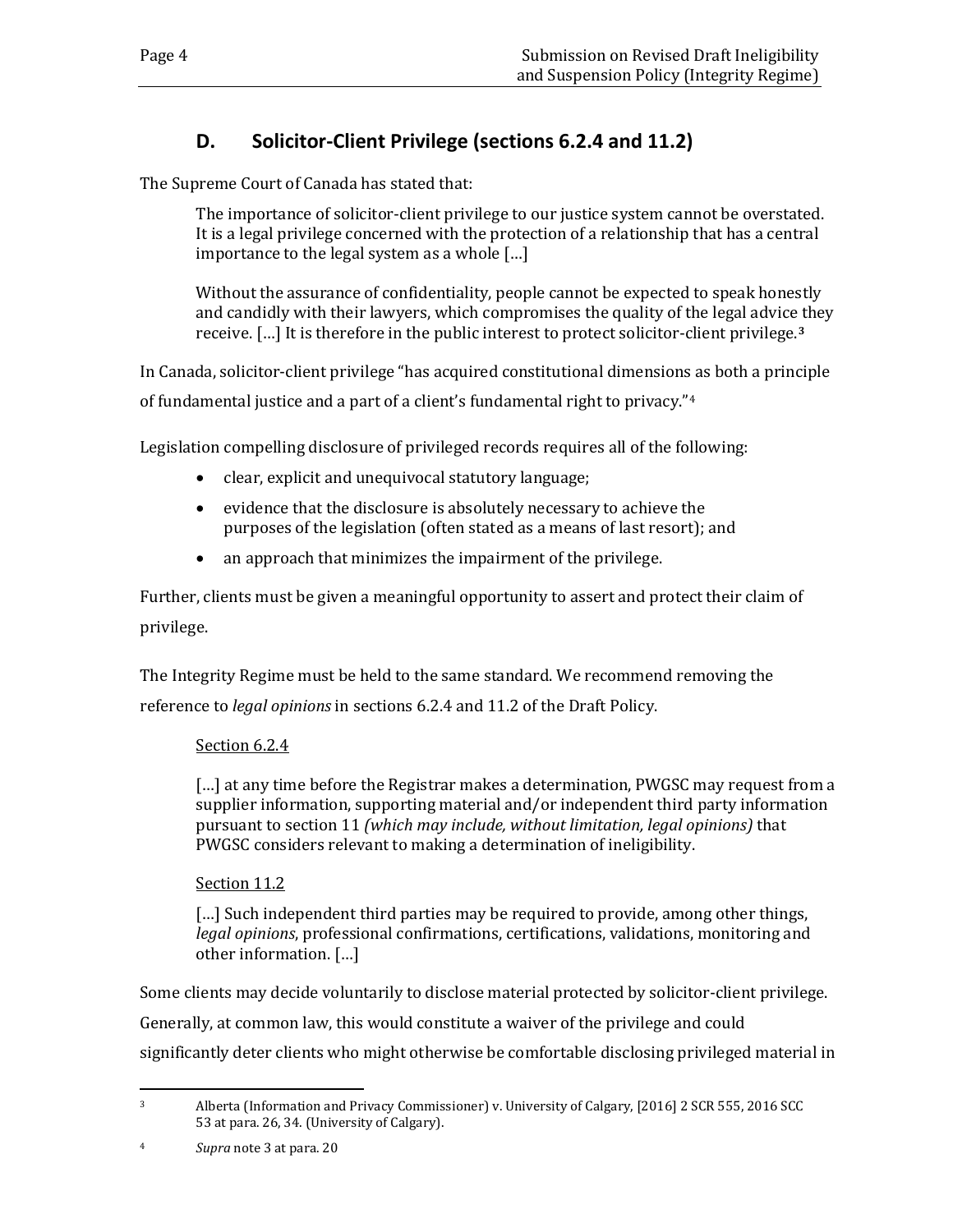this context. We encourage consideration of a statutory non-waiver provision and clear restrictions on sharing this information beyond those involved in the ineligibility determination process.

#### <span id="page-8-0"></span>**E. Response Time (section 6.2.6.3)**

Section 6.2.6.3 states that a Notice of Intention to Declare Ineligible will set out "the time within which the supplier may file information and written submissions to the Registrar", but does not specify a minimum period. In contrast, section 7.2.3.2 states that the Registrar may not make a determination of suspension until 10 business days after the Registrar shared evidence of misconduct with the supplier. Similarly, a minimum response time should be added to section 6.2.6.3.

## <span id="page-8-1"></span>**F. Concurrent Periods of Ineligibility (section 6.2.13.4)**

Section 6.2.13.4 should expressly authorize PWGSC or the Registrar to permit periods of ineligibility to run concurrently, or indicate that concurrent running is the default in the absence of a determination that they shall run consecutively.

## <span id="page-8-2"></span>**G. Decision Process (section 7.3)**

It would be useful to explain the circumstances when a supplier will be considered to "pose a risk to Canada" for failing to retain a third party where requested by the Registrar. It would also help to require the Registrar to specifically indicate when a request to retain a third party is one that may trigger a suspension in the event of a failure to comply, rather than merely a suggestion.

## <span id="page-8-3"></span>**H. Supplier Affiliate Misconduct (section 8)**

If a supplier's affiliate engages in misconduct described in sections  $(f)$ ,  $(g)$  or  $(h)$  of the Material Event Chart, section 8 suggests that the only alternatives are disqualification of the supplier on the basis that it directed (or acquiesced in) the conduct or to *conditionally rescind* a disqualification based on a finding that the supplier did not direct the conduct. However, the Material Event Chart states that the Registrar is not to *consider* the actions or omissions of affiliates unless the supplier directed those actions, suggesting that the supplier should not be disqualified, even conditionally, if it is not found to have directed the conduct by its affiliate.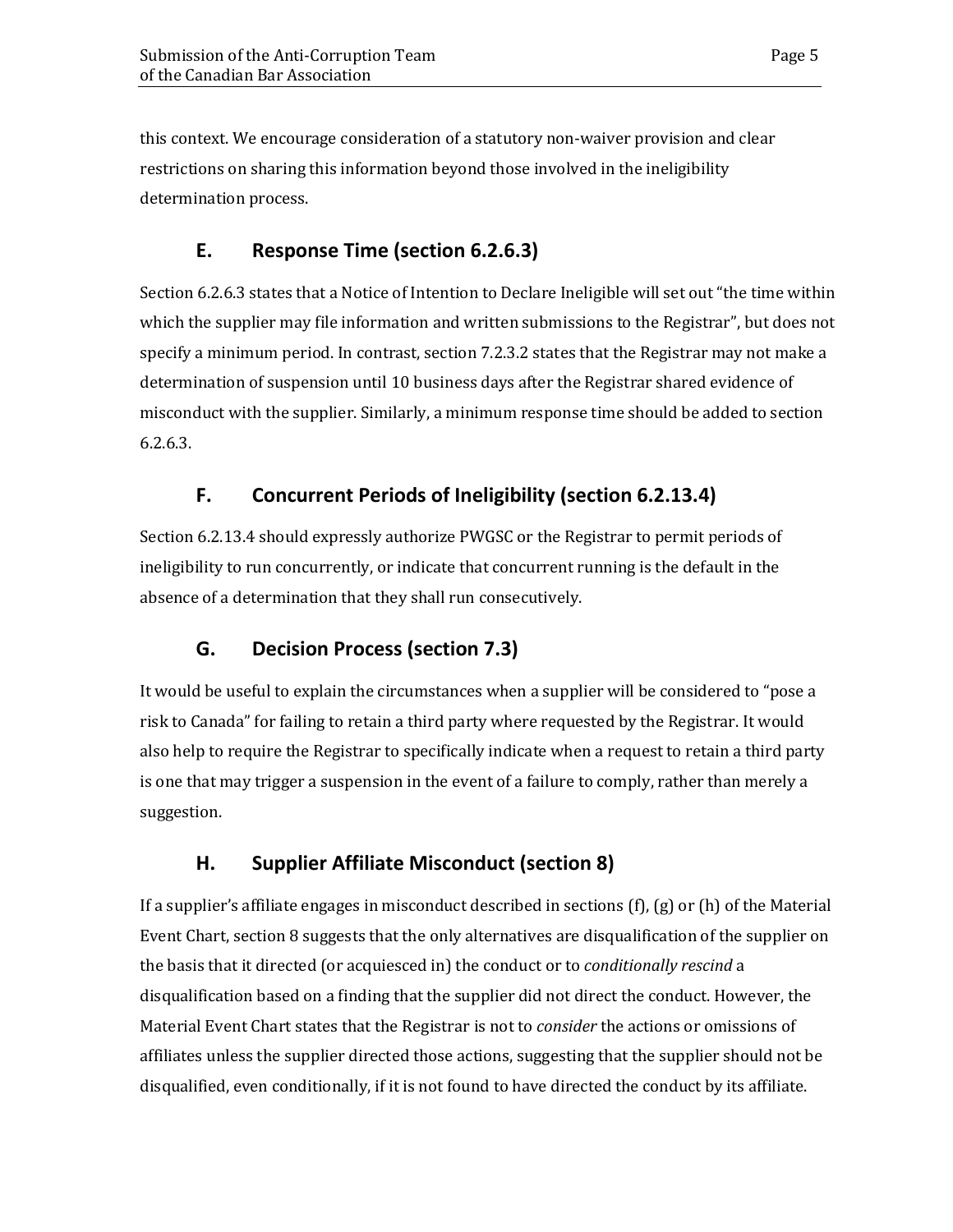In any event, section 8.4 should give the supplier an opportunity to address any new evidence that leads PWGSC to restore a disqualification (that was conditionally rescinded). Further section 8.4 suggests that *any evidence* of the supplier having directed the affiliate's conduct will lead to disqualification. Instead, section 8.4 should clarify that PWGSC will weigh all relevant evidence in determining if the supplier directed the conduct by its affiliate.

## <span id="page-9-0"></span>**I. First-Tier Subcontracting (section 12)**

Section 16(b) of the current policy states that a supplier *can* verify the eligibility status of a potential first-tier subcontractor by consulting PWGSC's ineligibility and suspension list, implying that this is sufficient due diligence.

Section 12.1.2 of the Draft Policy states that a supplier *may* verify a first-tier subcontractor's status by consulting the ineligibility and suspension list. The change from *can* to *may* creates uncertainty on whether consulting the list is sufficient. The Draft Policy should be clear and, if consulting the list is not sufficient, it should identify what due diligence is required.

# <span id="page-9-1"></span>**J. Continuing Obligation to Disclose (section 13.2)**

Five business days to disclose changed information for pending offers or contracts may not be enough for a supplier to even learn about the changed information. In some cases, even the 22 business days disclosure period for executed contracts may not be sufficient. The time should not begin to run until the supplier becomes aware of the change or reasonably should have become aware.

Given the broad definition of "affiliate" that includes a person the supplier does not control but is under common control by a third person, the supplier may have no way of knowing that a change has occurred regarding the affiliate – a stricter time period may be appropriate for changes affecting either the supplier itself or affiliates controlled by the supplier.

Given that a person exercising "significant" influence over both the supplier and another entity is sufficient to make the supplier and the other entity "affiliates", it may not be apparent to the supplier that the other entity is an affiliate – the supplier may not be aware of the influence exerted by this person over the other entity.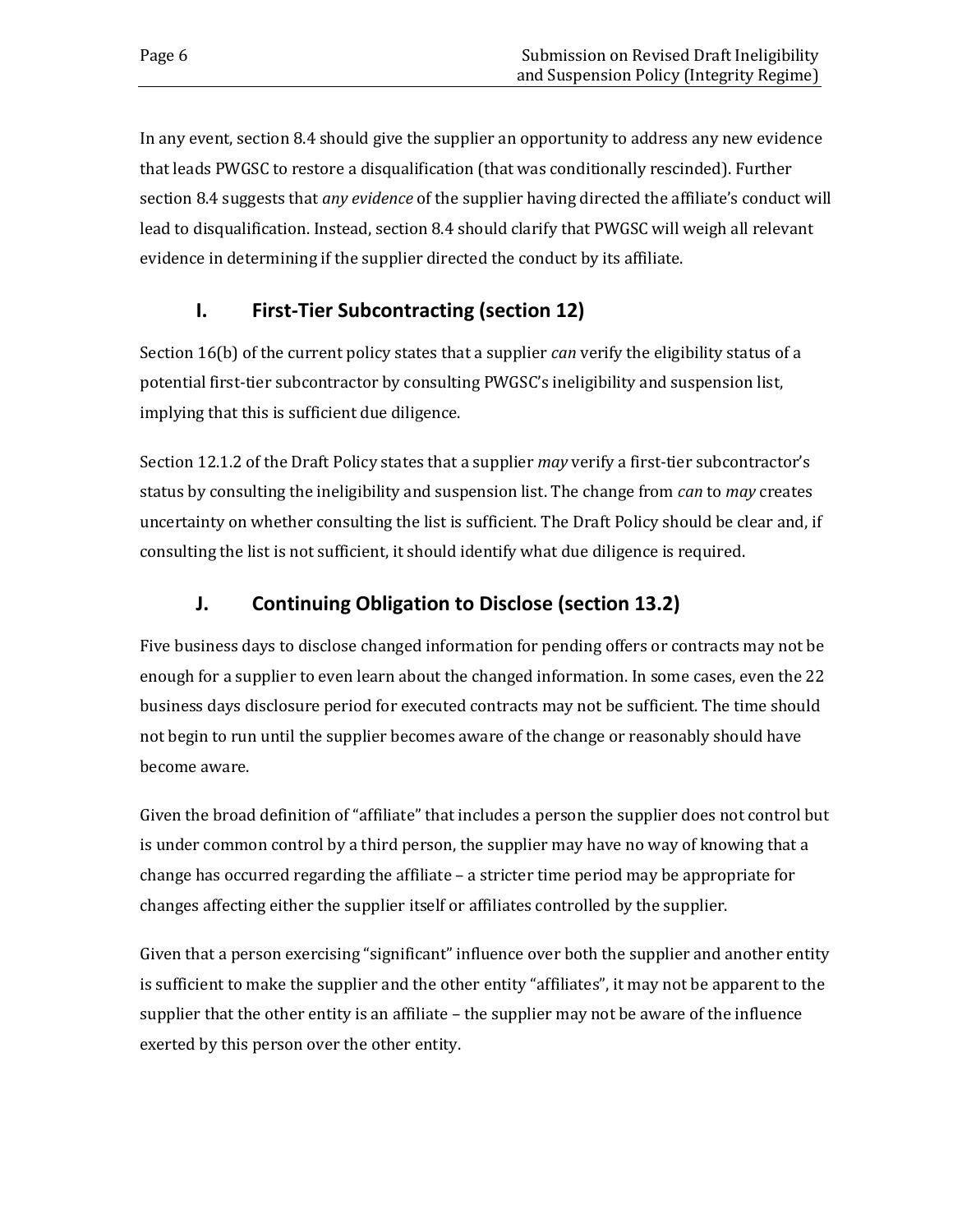# **K. Anti-Avoidance (section 15.1.2)**

<span id="page-10-0"></span>For the anti-avoidance provision to apply, it should not be sufficient that "the result of the succession would be the avoidance of the ineligibility or suspension" as every divestiture with that result would be ineffective. For example, if the supplier sells a business unit that was not involved in the disqualifying conduct to a third party qualified supplier, there may not be a reasonable basis for continuing the disqualification against the divested business unit.

# <span id="page-10-1"></span>**L. Definition of "control"**

The definition of "control" should clarify that shared facilities are not sufficient in themselves to establish that one of the sharing entities controls the other.

Part (b) of the definition of "control" is circular and meaningless. The intent would be clearer if it stated "a person who controls an entity is deemed to control all entities controlled by that entity"

# <span id="page-10-2"></span>**M. Definition of "significant influence"**

The definition of "significant influence" should indicate that some elements of the definition are not necessarily sufficient to constitute significant influence and control. For example, in part (e) of the definition, if a supplier consults one of its customers on the supplier's strategic direction and that customer influences decisions of the directors of the supplier, the customer could be found to *control* the supplier. However, we assume the intent is not to disqualify a supplier merely because it consulted a customer who has committed a disqualifying offence (which may or may not be known to the supplier).

The concept of *influence* in parts (c), (d) and (e) of the definition should be qualified as to materiality – as drafted, any influence at all over a company's management or direction is deemed to be "significant influence", even if it relates to a non-material matter.

## **N. Main Contract**

<span id="page-10-3"></span>"Main contract" should be defined. For example, section 2.8 identifies contracts not subject to the Draft Policy as including contracts that are ancillary or incidental to a "main contract".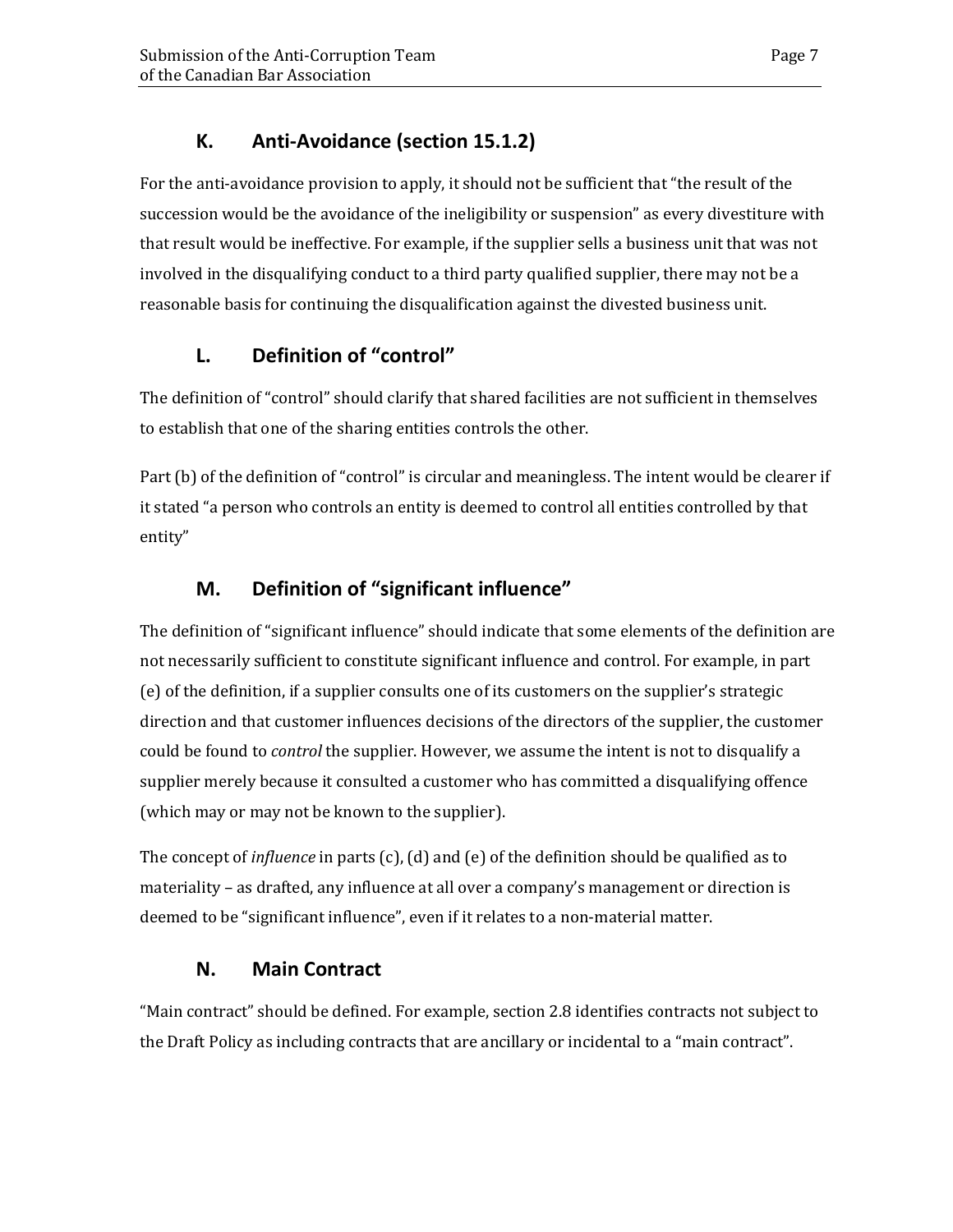# **O. Factors in Establishing Period of Ineligibility (Appendix 3)**

<span id="page-11-1"></span><span id="page-11-0"></span>Appendix 3 should allow the Registrar, in appropriate circumstances, to determine that the period of ineligibility could be zero.

# **P. Exceptional Circumstances**

The Draft Policy imposes inflexible deadlines that do not allow for exceptional circumstances. In those cases, it would be preferable to establish a general rule but allow discretion to set time periods in appropriate circumstances, such as newly discovered evidence.

For example, in section 6.3.5, a supplier must wait at least 36 months before asking to have the ineligibility period suspended by way of an administrative agreement. In section 8.1, submissions received by PWGSC more than 22 business days following delivery of a Notice of Ineligibility resulting from the conduct of affiliates under paragraphs (f), (g) and (h) of the Material Event Chart "will not be considered". However, 22 business days may not be fair or realistic in some circumstances, such as the conduct of foreign affiliates in distant jurisdictions where language challenges and local laws could complicate internal investigations.

## <span id="page-11-2"></span>**IV. CONCLUSION**

The CBA-ACT appreciates the opportunity to comment on the draft revised Ineligibility and Suspension Policy. We trust that our comments can be still considered – either before the Draft Policy is finalized or for future revisions.

## <span id="page-11-3"></span>**V. SUMMARY OF RECOMMENDATIONS**

**The CBA-ACT recommends the Draft Policy should be revised to:** 

- **1. Clarify if a Material Event automatically disqualifies a supplier, or if PWGSC will exercise discretion.**
- **2. Include judicial protections to decisions under the Draft Policy to ensure a fair hearing and a meaningful right of appeal.**
- **3. Define the scope of disqualifying environmental offences to capture only appropriately serious offences.**
- **4. Confirm that only offences occurring after the Draft Policy comes into effect are disqualifying.**